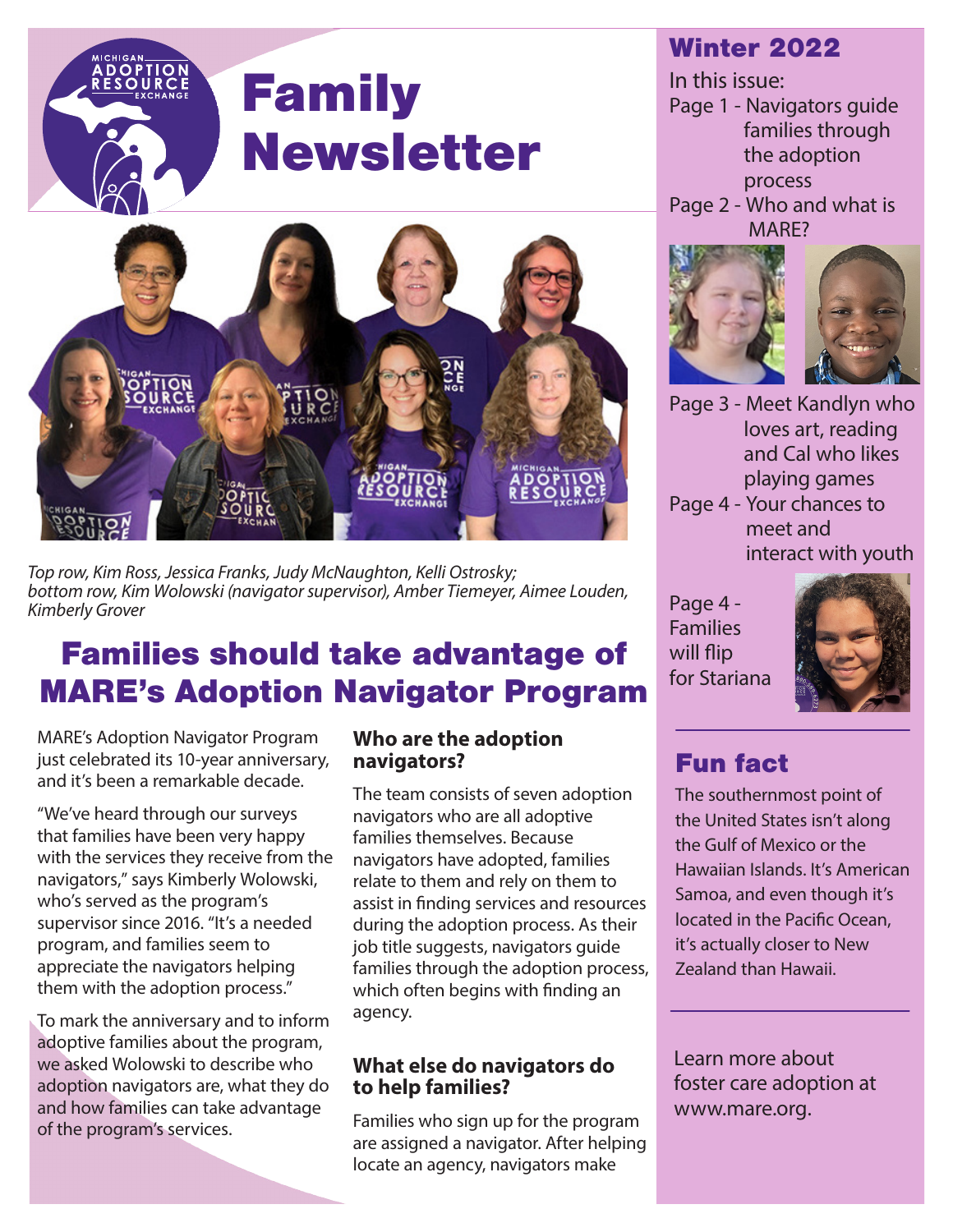

sure families go through orientation and sign up for the training that they'll need during the adoption process. Families quickly learn that they can reach out to their navigator with any questions they have. That often includes the home study, which navigators have been through; they can answer any questions about it and help alleviate any concerns along the way.

#### **What other things should families know?**

Navigators can help adoption-approved families develop their family profile

including a photo and narrative that they display on MARE's Family Directory, which is a password-protected page on our website. The directory lets workers search for families who could be a match for the youth on their caseload. Using the information on the directory, navigators check regularly to see if their families are potential matches for the youth on Mare.org.

#### **Any other ways navigators help?**

Yes. Navigators are very resourceful at finding families the services and information

they need while on their way to adoption. That could mean books, webinars or even navigator-sponsored training for adoptive families. They can assist families with inquiries about youth, and they can help them get ready for Meet & Greets, which are scheduled events that give them an opportunity to meet and interact with adoptive youth. Our navigator team is always responsive. Navigators give families an additional person to turn to for information throughout the adoption process.

*Contact Kimberly Wolowski at 734-528-2077 or Kimberly \_wolowski@judsoncenter.org*

## Who and what is MARF?

The Michigan Adoption Resource Exchange (MARE) is a statewide information and referral service for families interested in adopting children from foster care, and for adoption workers looking for homes for these children. The MARE website features waiting children in Michigan and is used by workers as well as families.

MARE is not a placement service – we do not provide care for waiting children and do not complete family home studies or foster care licenses. Instead, MARE refers prospective parents to agencies and answers questions they might have about adoption and

children photolisted on Mare.org

MARE also provides support to families who are matched with a youth on the website to help with the transition period.

Families new to MARE should become registered users of the website. You can follow the guidelines and learn more about adoption from foster care at www.mare.org/Resources/About-MARE or call 800-589-6273.

If you want a quick resource about adoption, visit www.mare.org/For-Families/New-to-Adoption/FAQs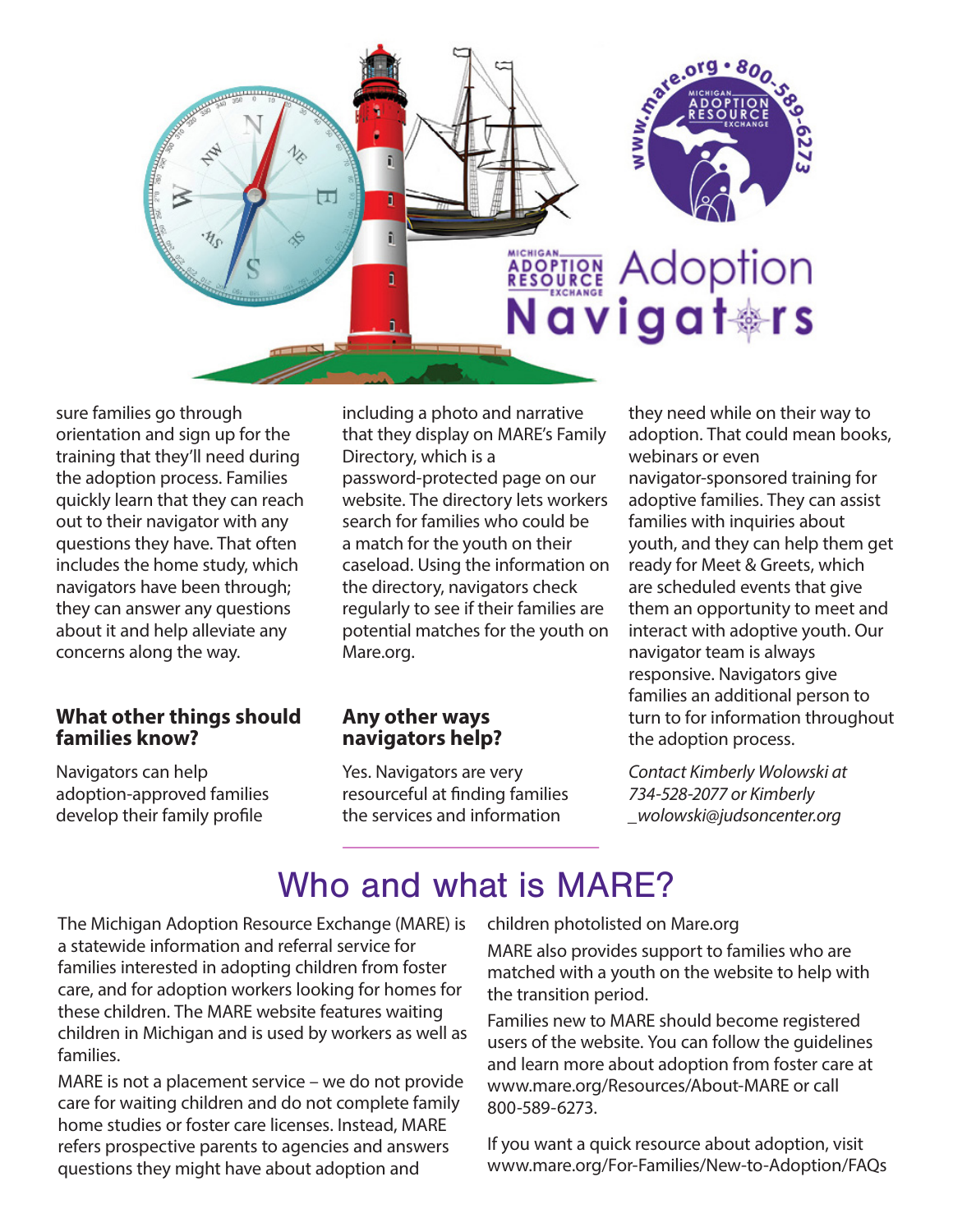## Art, sports, reading make Kandlyn's day



*Kandlyn (C010161)*

One of Kandlyn's favorite activities combines her love of games and sports.

It's called Jackpot Football, and Kandlyn especially enjoys playing it with her friends. Kandlyn loves football and basketball and wants to attend sporting events with her future forever family.

She also enjoys coloring and making artwork. Kandlyn must enjoy watching "Vampire Dairies" since her dream destination is Hollywood, where she wants to meet famous people from that television show.

Kandlyn loves playing outside, and in quieter times, she enjoys reading. When she gets older, Kandlyn wants to become a police officer.

If she had three wishes, Kandlyn would want lots of money so she can buy things for her sisters. She'd also want to be adopted.

Once she finds her forever family, Kandlyn wants to watch movies and spend time with them "hanging out."

## Cal can make a family happy and proud

Cal has the skills and interests to become a great contributor to a forever family.

He loves interacting with others, enjoys life's simple pleasures and likes helping around the house. Cal might even become a family protector since he wants to become a police officer.

Cal loves sports and enjoys playing basketball.

"He loves getting to play games on his Xbox," says one of his close adult acquaintances. "He loves getting to go to church." One of Cal's favorite things involves food. "He likes eating good food, and he is known to tell you if it isn't good."

Cal loves the color red like the kind on a shiny hot rod. And don't ask him to settle the feline and canine debate because he likes cats and dogs.

If Cal could travel anywhere, he'd go to Paris because he wants to learn French. When he's asked to describe himself, Cal says he's helpful and funny and enjoys telling jokes.

Once he finds his forever family, Cal hopes to just spend time with them.



*Cal (C09585)*